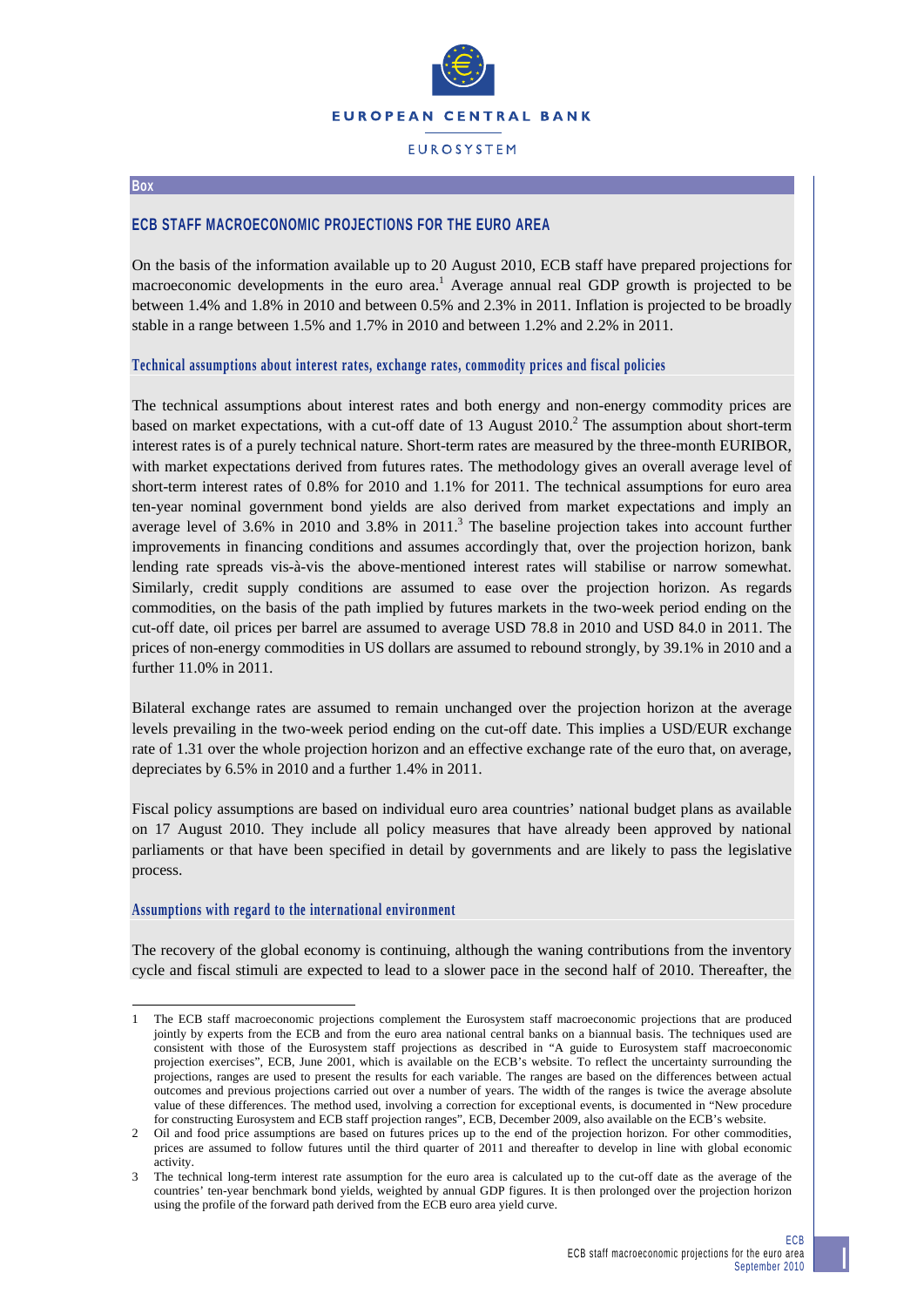further normalisation of financial markets as well as improvements in confidence and the labour market are expected to support global activity. Growth in most emerging economies appears vigorous. This contrasts with the more subdued recovery in advanced economies where the confluence of weak labour market prospects with the deleveraging process is expected to weigh on growth. In spite of the recovery projected over the whole horizon, economic slack is therefore expected to persist in several advanced economies. World real GDP outside the euro area is assumed to grow, on average, by 5.1% in 2010 and 4.4% in 2011. Reflecting the significant recovery in global trade, growth in the euro area's export markets is assumed to increase to 10.4% in 2010 and 7.1% in 2011.

### **Real GDP growth projections**

Euro area real GDP growth rebounded strongly in the second quarter of 2010. Available information suggests that domestic demand grew strongly, partly because investment surged after adverse weather conditions affected the first quarter, while net exports and inventories also contributed to growth. Over the remainder of 2010, as previously envisaged, the rate of growth is expected to diminish somewhat, as the factors that temporarily boosted growth in the initial phase of the recovery – such as fiscal stimuli, the inventory cycle and the rebound in trade – lose some strength. Looking further ahead, economic activity is projected to pick up, supported by the recovery in exports and by gradually rising domestic demand, reflecting the effects of past monetary policy moves and significant efforts to restore the functioning of the financial system. However, compared with previous cycles, the recovery is projected to remain rather moderate, owing to the need for balance sheet repair in various sectors. Private consumption is also expected to be affected by modest income dynamics. In addition, the outlook also takes into account ongoing fiscal adjustments aimed at consolidating confidence in medium-term sustainability. In annual terms, following a decline of 4.0% in 2009, real GDP growth is expected to rebound but remain moderate over the horizon, ranging between 1.4% and 1.8% in 2010 and between 0.5% and 2.3% in 2011. As estimates of annual potential growth are also projected to be lower than pre-crisis rates, the output gap is expected to narrow over the projection horizon.

### **Table A Macroeconomic projections for the euro area**

|                               | 2009    | 2010         | 2011         |  |
|-------------------------------|---------|--------------|--------------|--|
| <b>HICP</b>                   | 0.3     | $1.5 - 1.7$  | $1.2 - 2.2$  |  |
|                               |         |              |              |  |
| <b>Real GDP</b>               | $-4.0$  | $1.4 - 1.8$  | $0.5 - 2.3$  |  |
| Private consumption           | $-1.1$  | $0.0 - 0.4$  | $-0.1 - 1.5$ |  |
| Government consumption        | 2.6     | $0.3 - 1.3$  | $-0.1-1.1$   |  |
| Gross fixed capital formation | $-11.0$ | $-2.3 - 0.7$ | $-1.6 - 3.0$ |  |
| Exports (goods and services)  | $-13.2$ | $7.4 - 10.0$ | $2.9 - 9.3$  |  |
| Imports (goods and services)  | $-11.8$ | $5.8 - 8.2$  | $1.6 - 7.8$  |  |

(average annual percentage changes) $^{1), 2)}$ 

1) The projections for real GDP and its components are based on working day-adjusted data. The projections for imports and exports include intra-euro area trade.

2) Estonia is included in the euro area projections for 2011. The average annual percentage changes for 2011 are based on a euro area composition in 2010 that already includes Estonia.

#### **Price and cost projections**

Having reached 1.6% in August, overall HICP inflation is projected to increase slightly by the end of the year, largely owing to effects from commodity price developments. Later on, while imported inflation moderates, domestic price pressures are expected to increase alongside the gradual improvement in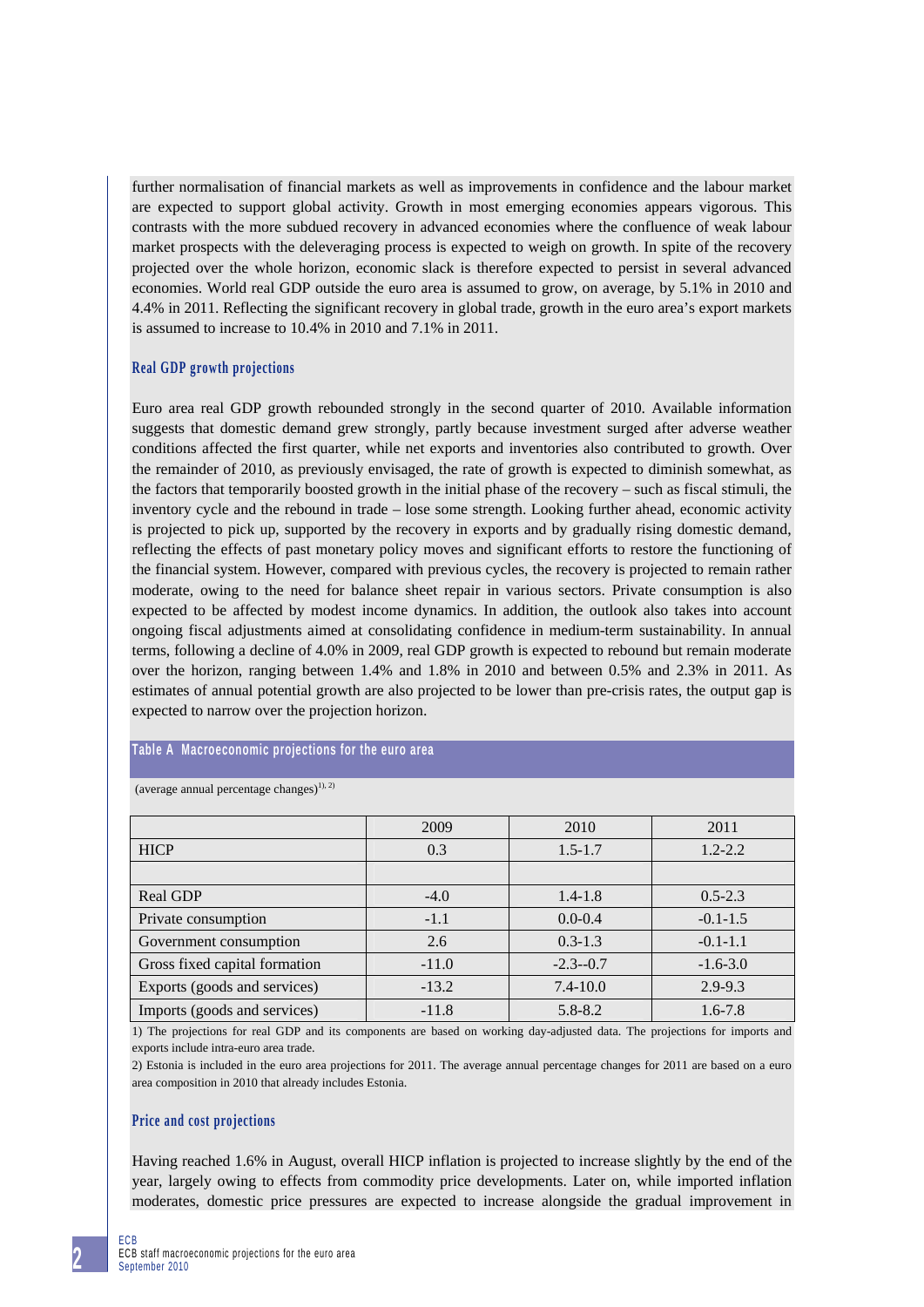activity, leading to a slow rise in the inflation of the HICP excluding food and energy. Overall, inflationary pressures are, however, expected to remain contained until 2011, with headline inflation being projected to be broadly stable overall at annual rates between 1.5% and 1.7% in 2010 and 1.2% and 2.2% in 2011. Growth in compensation per hour in the euro area is projected to decrease in 2010. As the labour market situation remains weak, little additional wage pressure is expected in 2011. Taking into account the expected strong recovery in labour productivity, the projected profile of wages implies a substantial decline in unit labour costs in 2010. This, in turn, is projected to allow a strong recovery in profit margins from the substantial contraction experienced in 2009, with more modest growth thereafter.

# **Comparison with the June 2010 projections**

Compared with the Eurosystem staff macroeconomic projections published in the June 2010 issue of the Monthly Bulletin, the projection range for real GDP growth in 2010 lies significantly above the previous range, reflecting mainly the stronger than anticipated rebound in growth in the second quarter as well as indications of better than expected developments later in the year. For 2011 the range has been revised slightly upwards, reflecting mainly carry-over effects from the projected stronger growth towards the end of 2010.

With regard to HICP inflation, the range for 2010 has been adjusted marginally upwards with respect to that of June 2010, while for 2011 the lower end of the range has been revised slightly upwards.

| (average annual percentage changes) |        |             |             |
|-------------------------------------|--------|-------------|-------------|
|                                     |        |             |             |
|                                     | 2009   | 2010        | 2011        |
| Real GDP $-$ June 2010              | $-4.1$ | $0.7 - 1.3$ | $0.2 - 2.2$ |
| Real GDP – September 2010           | $-4.0$ | $1.4 - 1.8$ | $0.5 - 2.3$ |
|                                     |        |             |             |
| $HICP - June 2010$                  | 0.3    | $1.4 - 1.6$ | $1.0 - 2.2$ |
| HICP – September 2010               | 0.3    | $1.5 - 1.7$ | 1.2-2.2     |

# **Table B Comparison with the June 2010 projections**

## **Comparison with forecasts by other institutions**

A number of forecasts for the euro area are available from both international organisations and private sector institutions. However, these forecasts are not strictly comparable with one another or with the ECB staff macroeconomic projections, as they were finalised at different points in time. Additionally, they use different (partly unspecified) methods to derive assumptions for fiscal, financial and external variables, including oil and other commodity prices. Finally, there are differences in working day adjustment methods across different forecasts (see the table below).

According to the forecasts currently available from other organisations and institutions, euro area real GDP growth is expected to range between 0.9% and 1.2% in 2010. This is below the range of the ECB staff projections and likely reflects the fact that the forecasts were made before the release of data showing strong growth in the second quarter of the year. The range of projections for 2011 is between 1.3% and 1.8%, which is well within the range of the ECB staff projections. As regards inflation, available forecasts anticipate average annual HICP inflation to be between 1.1% and 1.5% in 2010, which is slightly below the range of the ECB staff projections. HICP inflation forecasts for 2011 range between 1.0% and 1.7%, all but the OECD forecast being within the range of the ECB staff projections.